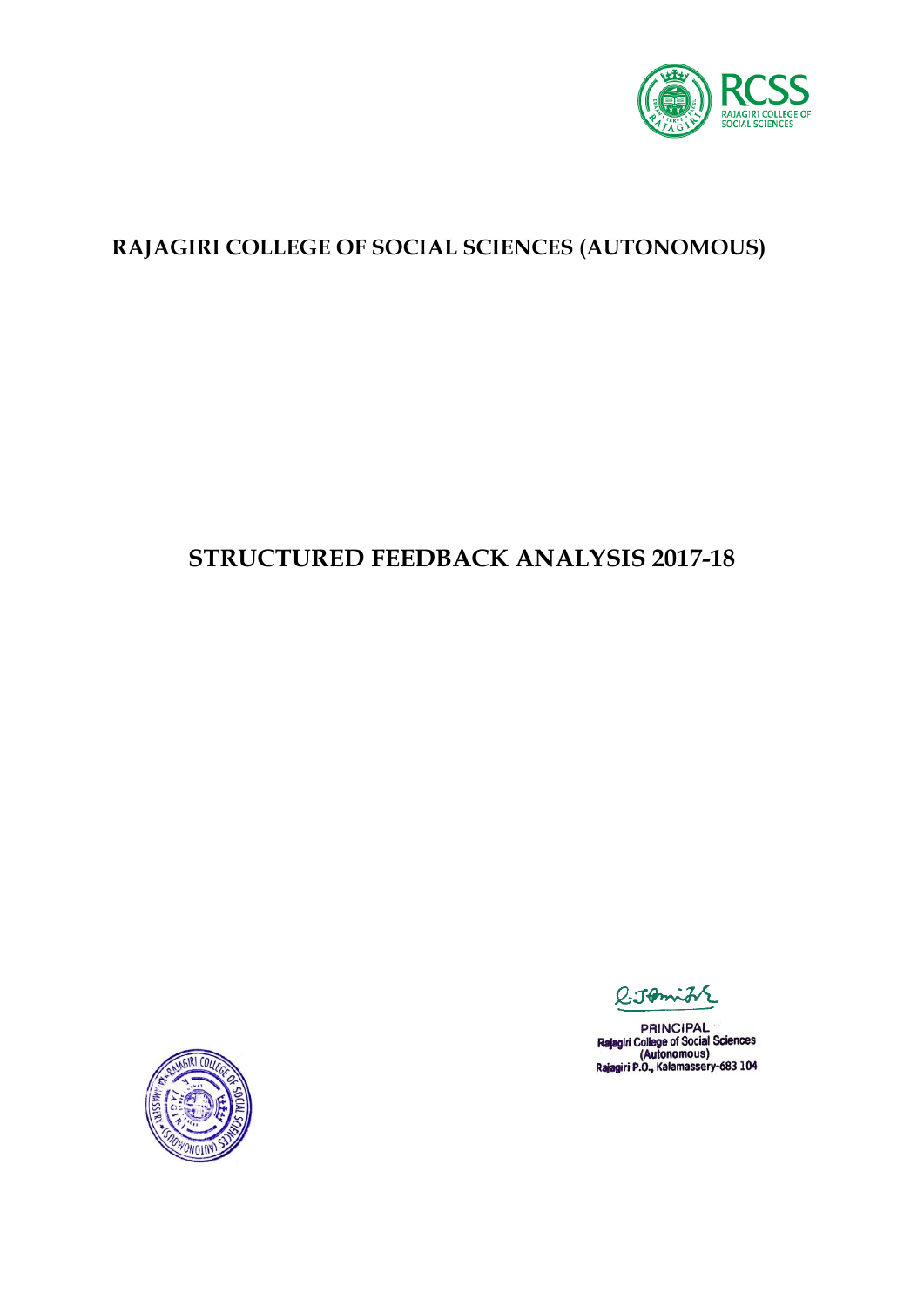

# **Analysis of Structured Feedback from Students**

Structured feedback on curriculum was collected from the students on the following areas.

A1. Coverage of the curriculum in catering to their professional needs

- A2. Relevance of the courses in the curriculum and its contents
- A3. Relevance of the curriculum in relation to latest technology or emerging trends
- A4. Relevance of the assignments/seminars/projects in attaining the course outcomes
- A5. Additional reading materials in terms of their usefulness
- A6. Relevance of internship/field visits/projects in the curriculum
- A7. Relevance of the value added courses offered
- A8. Library facilities including online databases in terms of their usefulness
- A9. Quality of other trainings offered

A total of 602 students gave their feedback. The analysis of the feedback is given below.





**PRINCIPAL** College of Social Sciences (Autonomous)<br>Rajagiri P.O., Kalamassery-683 104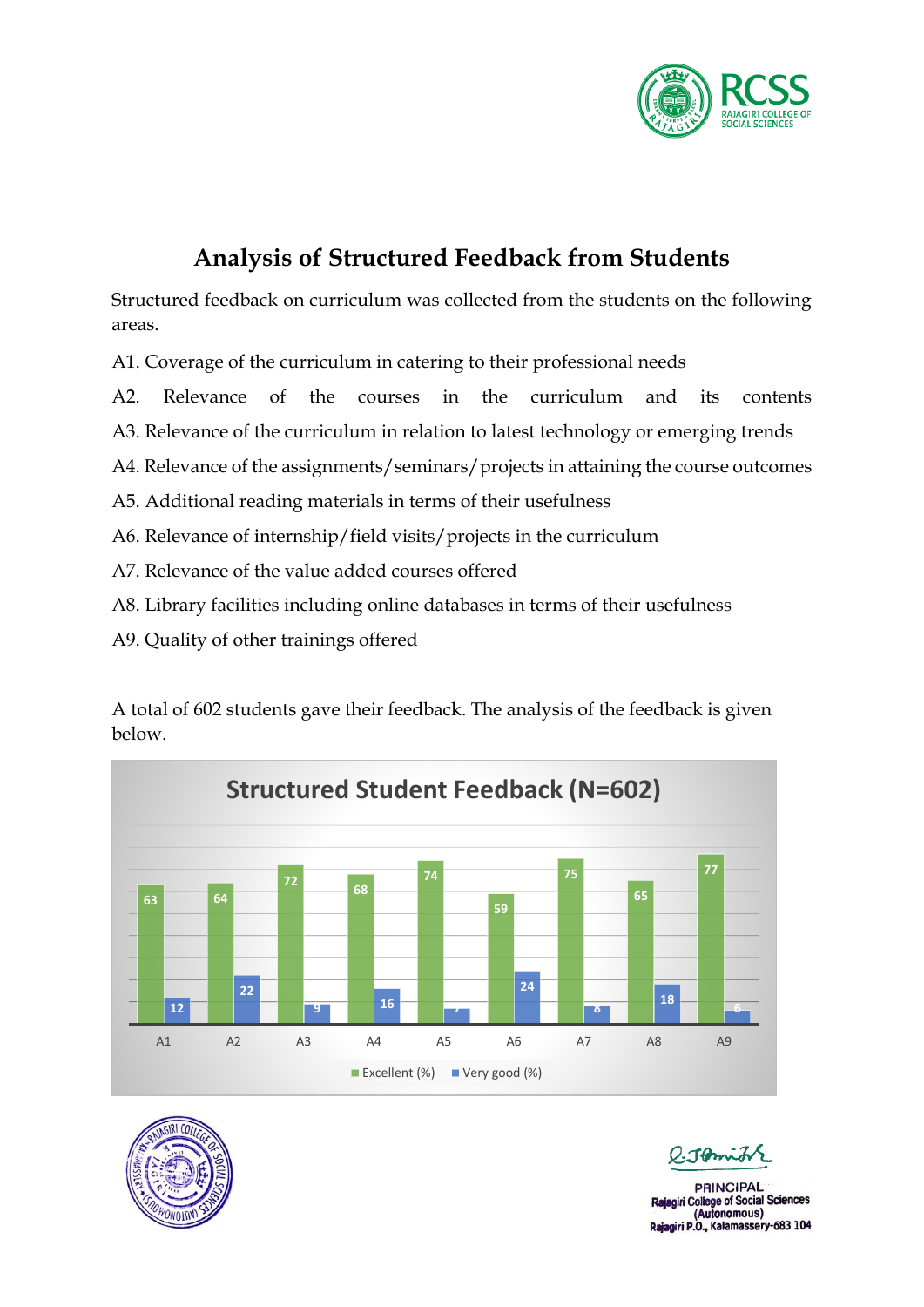

## **Analysis of Structured Feedback from Alumni**

Structured feedback on curriculum was collected from the alumni on the following areas.

- A1. Coverage of the curriculum in catering to their professional needs
- A2. Relevance of the courses in in making students employable
- A3. Relevance of the curriculum in relation to latest technology or emerging trends
- A4. Relevance of the courses in attaining the required skills/competencies
- A5. Relevance of internship/field visits/projects in the curriculum
- A6. Usefulness of additional trainings received
- A7. Relevance of the value added courses offered
- A8. Library facilities including online databases in terms of their usefulness
- A9. Quality of trainings received

A total of 67 alumni gave their feedback. The analysis of the feedback is given below.





**PRINCIPAL College of Social Sciences** (Autonomous) Rajagiri P.O., Kalamassery-683 104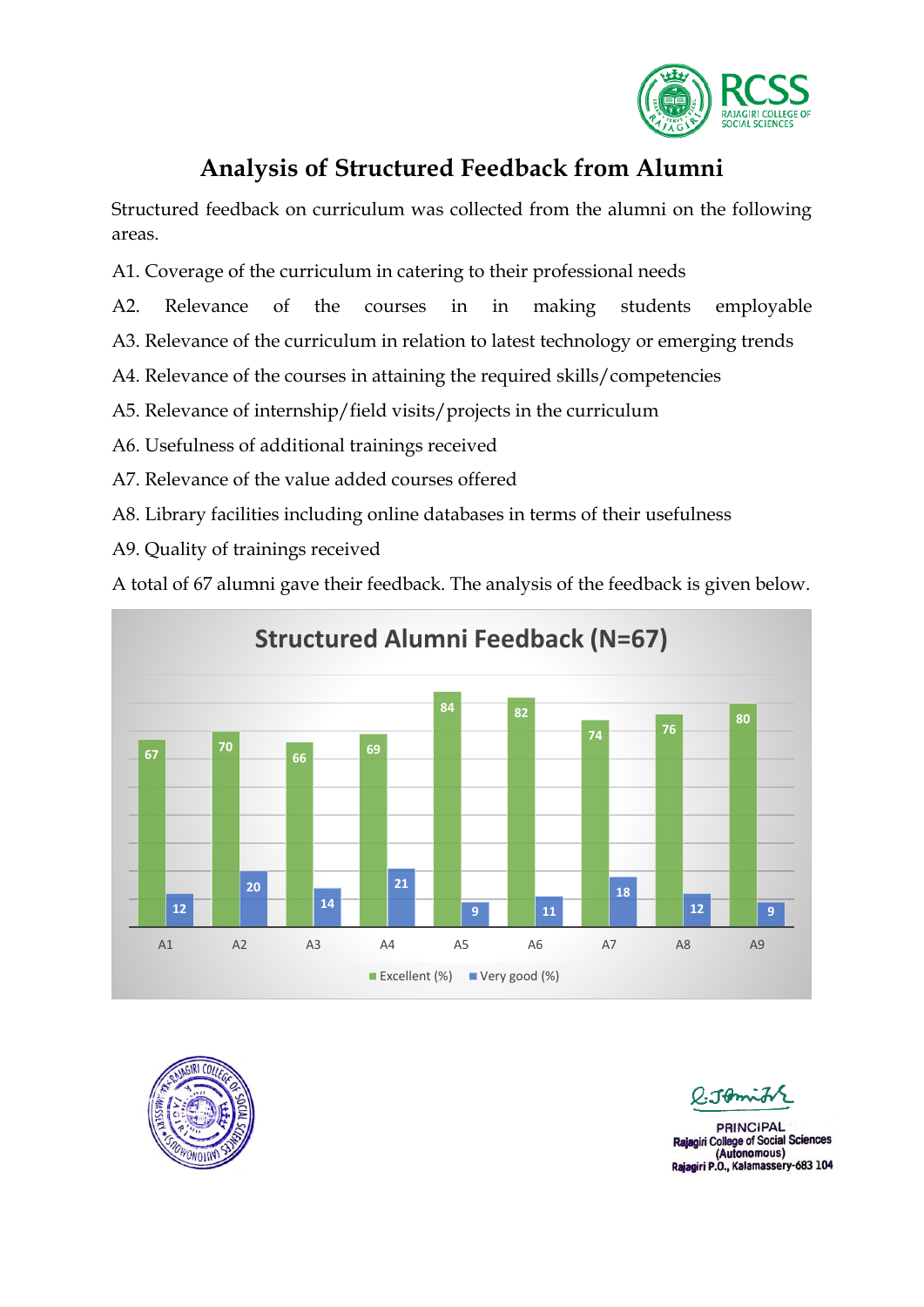

## **Analysis of Structured Feedback from Teachers**

Structured feedback on curriculum was collected from the Teachers on the following areas.

- A1. Coverage of the curriculum and its contents
- A2. Relevance of the courses in making students employable
- A3. Relevance of the curriculum in relation to latest technology or emerging trends
- A4. Relevance of the courses in attaining the expected programme outcomes
- A5. Relevance of internship/field visits/projects in the curriculum A6. Facilities for

delivering the course contents effectively

- A7. Relevance of the value added courses offered
- A8. Library facilities including online databases in terms of their usefulness
- A9. Usefulness of trainings offered for effective teaching







Tomis

**PRINCIPAL** i College of Social Sciences (Autonomous) Rajagiri P.O., Kalamassery-683 104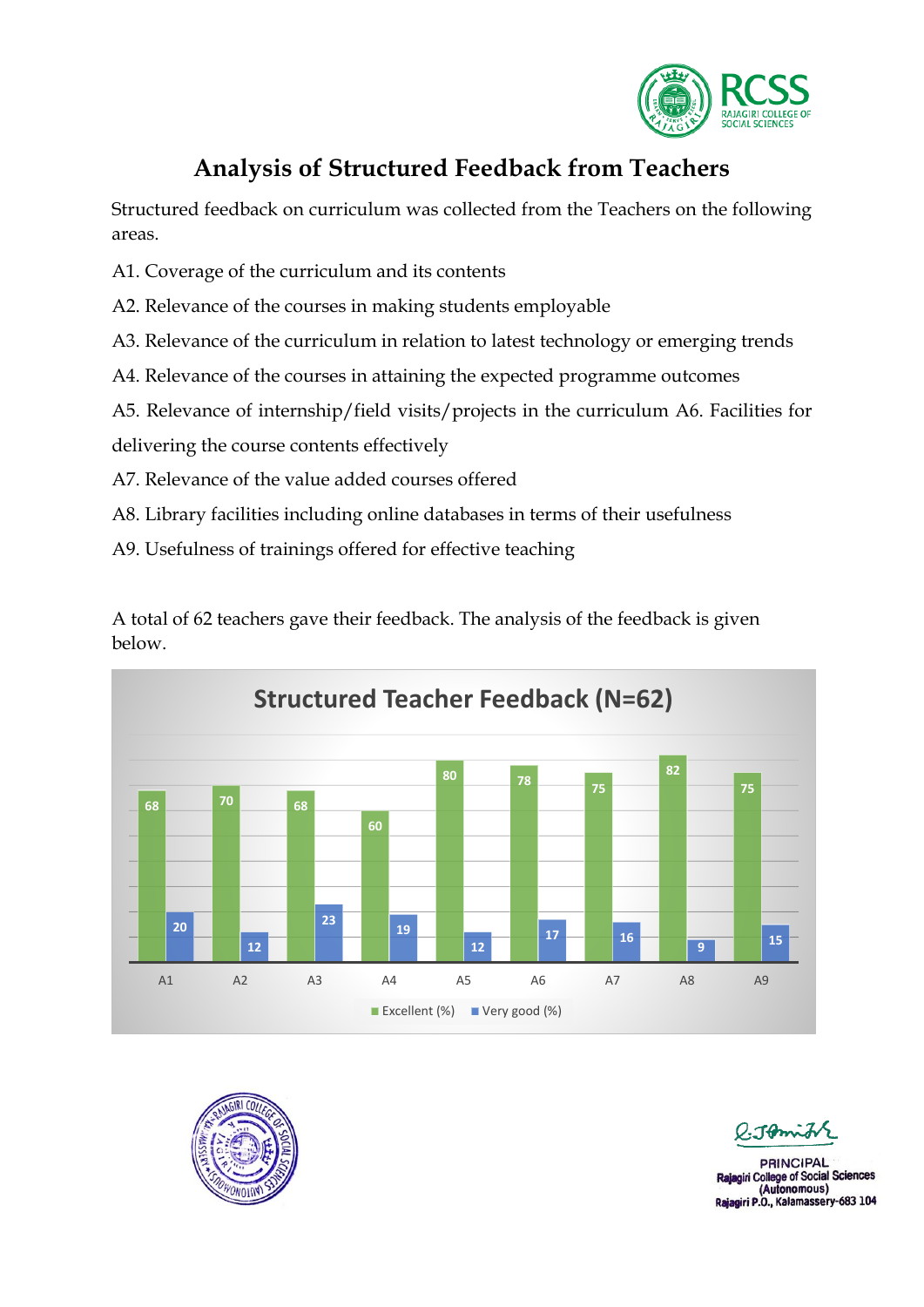

# **Analysis of Structured Feedback from Employers**

Structured feedback on curriculum was collected from the employers on the following areas.

- A1. Conceptual clarity of candidates from the college
- A2. Application skills of the candidates
- A3. Job specific skills of the candidates
- A4. General competencies of the candidates
- A5. Soft skills of the candidates
- A6. Relevance of the curriculum in developing industry expected outcomes
- A7. Relevance of the curriculum in developing a proactive attitude in the candidates

A total of 27 employers gave their feedback. The analysis of the feedback is given below.







ገው

**PRINCIPAL** Rajagiri College of Social Sciences (Autonomous) Rajagiri P.O., Kalamassery-683 104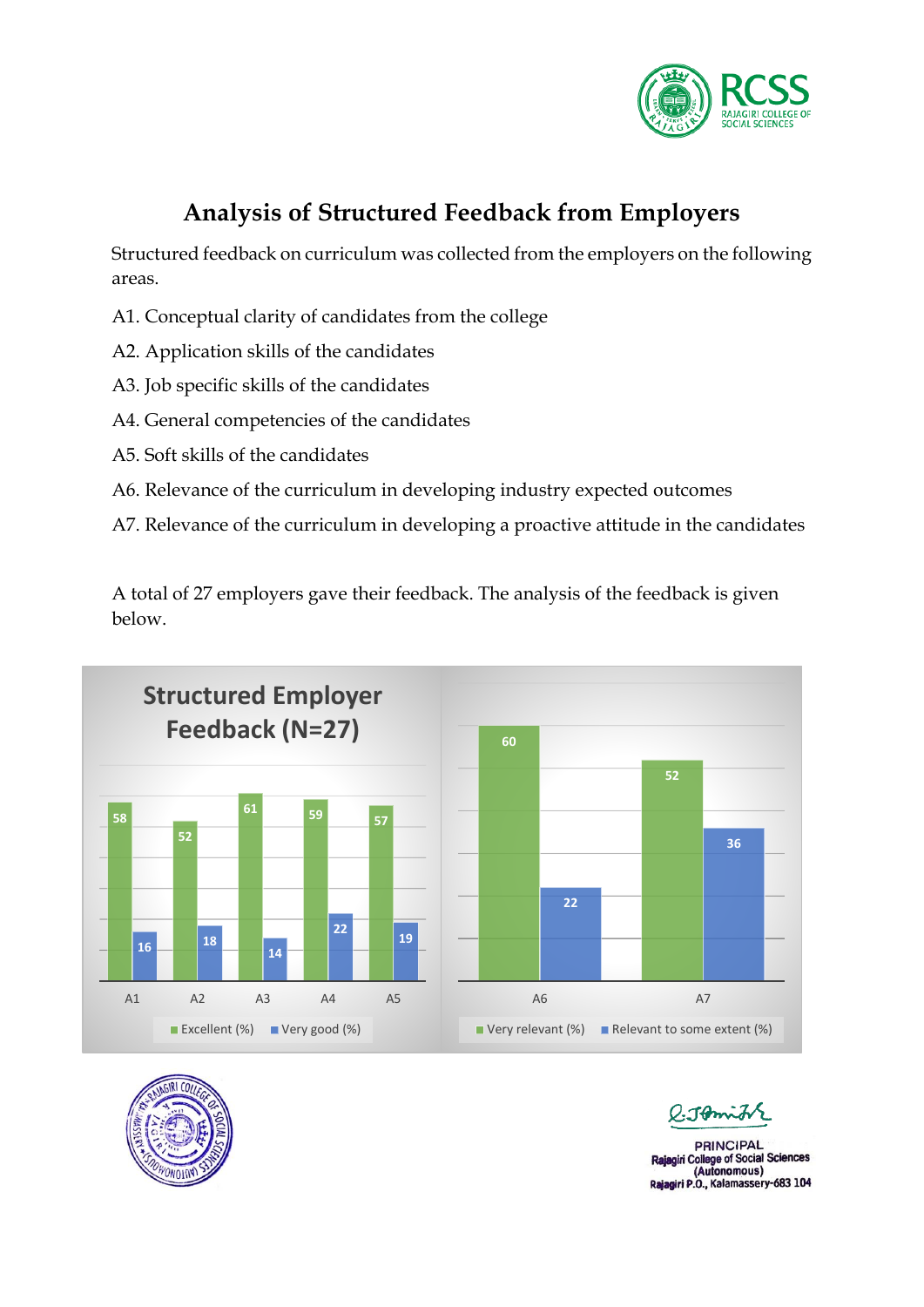

## **Summary of descriptive feedback received from the stakeholders**

The descriptive feedback from the different stakeholders has also been summarized. The summary is given department wise so as to be helpful in using the feedback for curriculum revisions.

#### **Department of Business Administration**

Students suggested improving the industry interaction and rural camp programmes. The feedback from alumni suggested to add some programmes in the syllabus to enhance problem solving skills, critical thinking and adaptability. The employers suggested adding latest policies and programmes in the syllabus to enhance the aptitude skill and soft skill of students along with general awareness and leadership skills. Teacher feedback emphasized on having domain specific add on courses, strengthening core courses etc.

### **Department of Computer Science**

The employers of various organizations suggested that the students need to be made thorough with the basics of Programming as part of their curricula so that they can become good programmers. Their curricula also should focus on making them more adaptable to the new paradigms. The curricula should ensure that the students have more exposure to the recent trends in technology. The alumni suggested adding more life skills programs like Turning Point. The curricula should give importance to automated testing like Selenium also apart from programming. Students suggested introducing more extracurricular activities. They also expressed their concern regarding addition of recent technologies to meet the challenges of the Software Industry. Teachers expressed their concern about the curriculum in terms of the content of the syllabi. They felt that the Syllabi has to be revamped with more focus on recent trends in technologies and importance of activity oriented teaching. The curricula can be modified to include integrated courses so that the detailed syllabi can



 $0.1$ min

**PRINCIPAL** Rajagiri College of Social Sciences (Autonomous) Rajagiri P.O., Kalamassery-683 104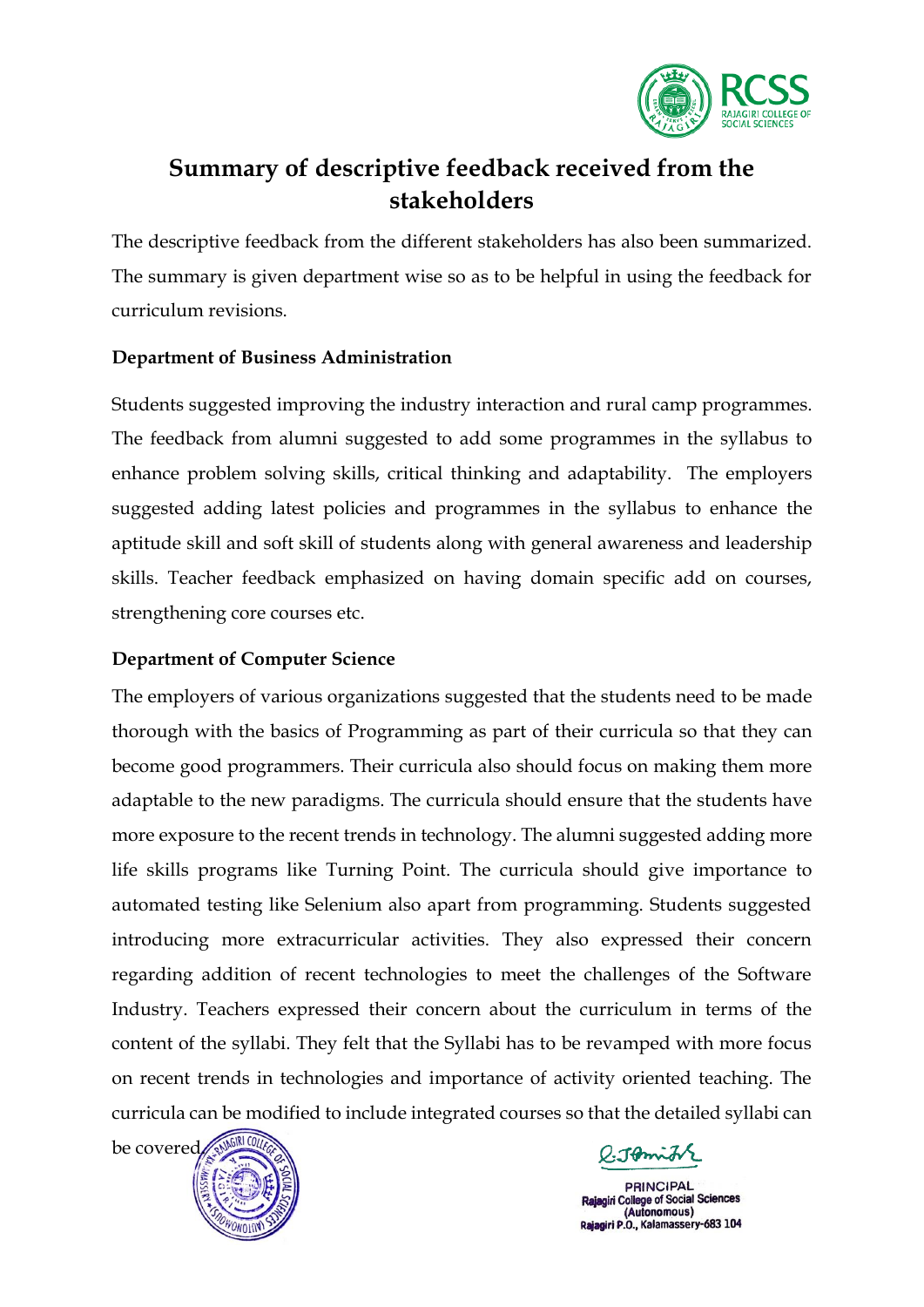

### **Department of Social Work**

BSW students suggested cutting down the contents of the environment course in the 4th semester. They also suggested the enrichment course on office management to be more practical oriented. MSW students commented on the vastness of few courses which could be given as separate courses.

The alumni reported that the field work in different semesters provided a basic understanding of the contemporary practices in the domain, helped to develop skills to work with different clientele and increased their social sensitivity. They also suggested to add courses on disaster management, project management, counselling and social work with stigmatized groups etc. Teachers commented on the strengthening of the research course, reworking the syllabus on environmental studies to environmental social work, adding more skill based contents etc. Teachers also suggested to have an outcome based syllabus for the programmes. The employers commented on adding enrichment courses on practical skills required in an organizational setting like accounting, documentation, project writing, individual and group counselling etc.

### **Department of Personnel Management**

The students suggested promoting more application level and decision making activities rather than text book learning. The feedback from alumni suggested adding programmes in the existing curriculum to enhance problem solving skills, critical thinking and adaptability. The employers suggested adding latest policies and programmes in the syllabus to enhance the aptitude skill and soft skill of students along with general awareness and leadership skills. Teacher feedback was mainly on adding new courses like mentoring/coaching in organizations, Social Psychology for HR Managers etc in the curriculum.

### **Department of Library & Information Science**

Library Science students suggested more skill based courses in the syllabus as theory course sessions are inadequate to practice skills and techniques. They suggested that



l:Jomith

**PRINCIPAL** Rajagiri College of Social Sciences (Autonomous) P.O., Kalamassery-683 104